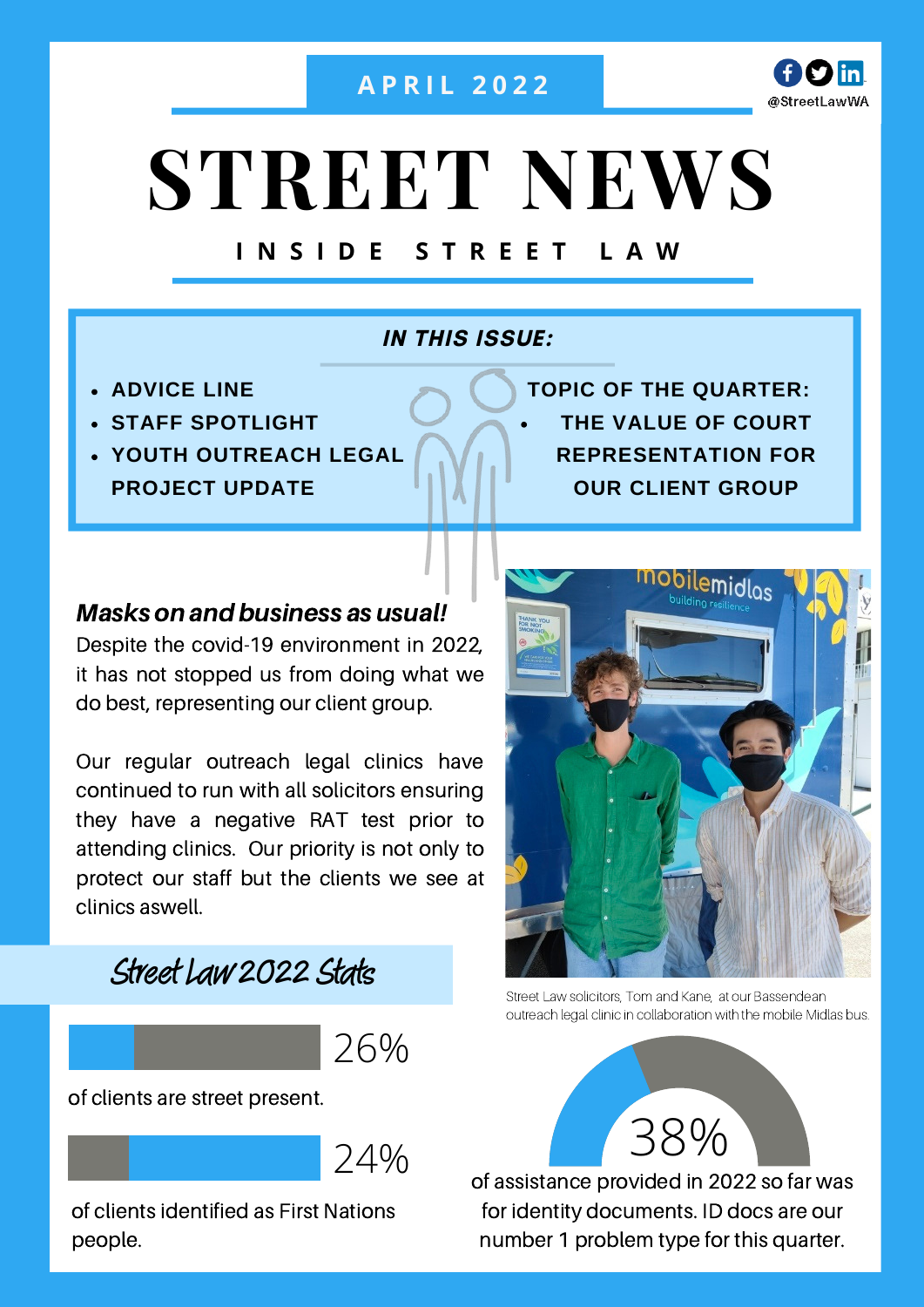## Advice Line

Free legal advice over the phone

# **1800 752 99**

Street Law has been able to expand its advice line after receiving additional funding from the Department of Justice. This has allowed us to recruit more solicitors so that we can respond to a larger number of calls from our clients and their support workers. The additional lawyers have also enabled us to provide more ongoing assistance to clients across a range of legal matters including court representation for criminal matters in the Magistrates Court.

## Introducing our New Advice Line Supervisor

To lead our new advice line initiative, we have welcomed Briannen as our advice line supervisor.

Briannen has always wanted to be a lawyer, even as a kid, and has been working in the legal industry since 2018.

Briannen has dipped her toes in many areas of the law and comes to Street Law from private practice. She is excited to return to the community legal sector, where her true passion lies.

Briannen has always had an interest in increasing access to justice for vulnerable people within our community. When the chance to work at Street Law came up she couldn't help but apply.



"The work that Street Law does to assist the homeless community in WA is unprecedented and the opportunity to work with people with such a strong passion for justice and representation is one that cannot be passed up."

Briannen has said she is still blown away every day by the work that she gets to do and the knowledge and care that everyone working here has.

**CALL US ON 1800 752 992 TO HAVE A CHAT WITH OUR ADVICE LINE SOLICITORS REGARDING YOUR LEGAL MATTERS TODAY**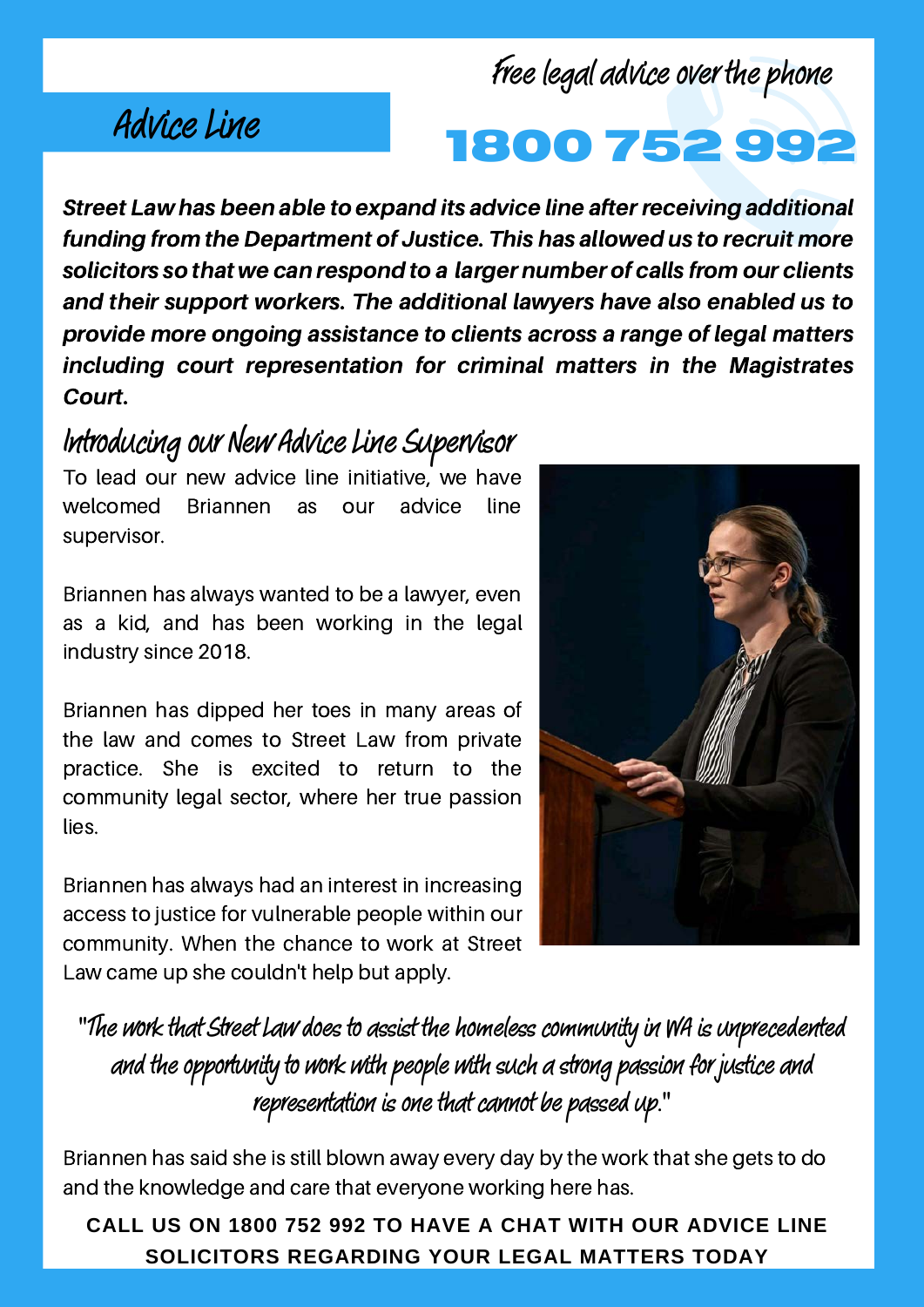# Topic of the Quarter

## **THE VALUE OF COURT REPRESENTATION FOR OUR CLIENT GROUP**



Amir $*$  is a young client who emigrated to Australia in the early 2000s. Amir has undiagnosed learning difficulties and suffers from anxiety.

Amir was charged with criminal offences and engaged with our service for legal assistance.

Amir was assisted by our dedicated Midland Solicitor, Tom, to represent and support him through his criminal matter. Tom attended the Midland Magistrates Court for Amir's court hearing. However, by the time the court list had begun Amir had still not appeared. Fortunately, Tom was able to contact Amir by phone. Amir was very agitated and told Tom he did not want to come to court. Tom had a lengthy discussion with Amir and explained if Amir did not attend court, he risked breaching his bail undertaking and this could lead to further charges. Amir agreed to attend but told Tom he didn't want to fight the charges anymore and that he was sick of being on bail and going to court. Tom told Amir he understood his frustration and that they would talk face to face about it once he arrived.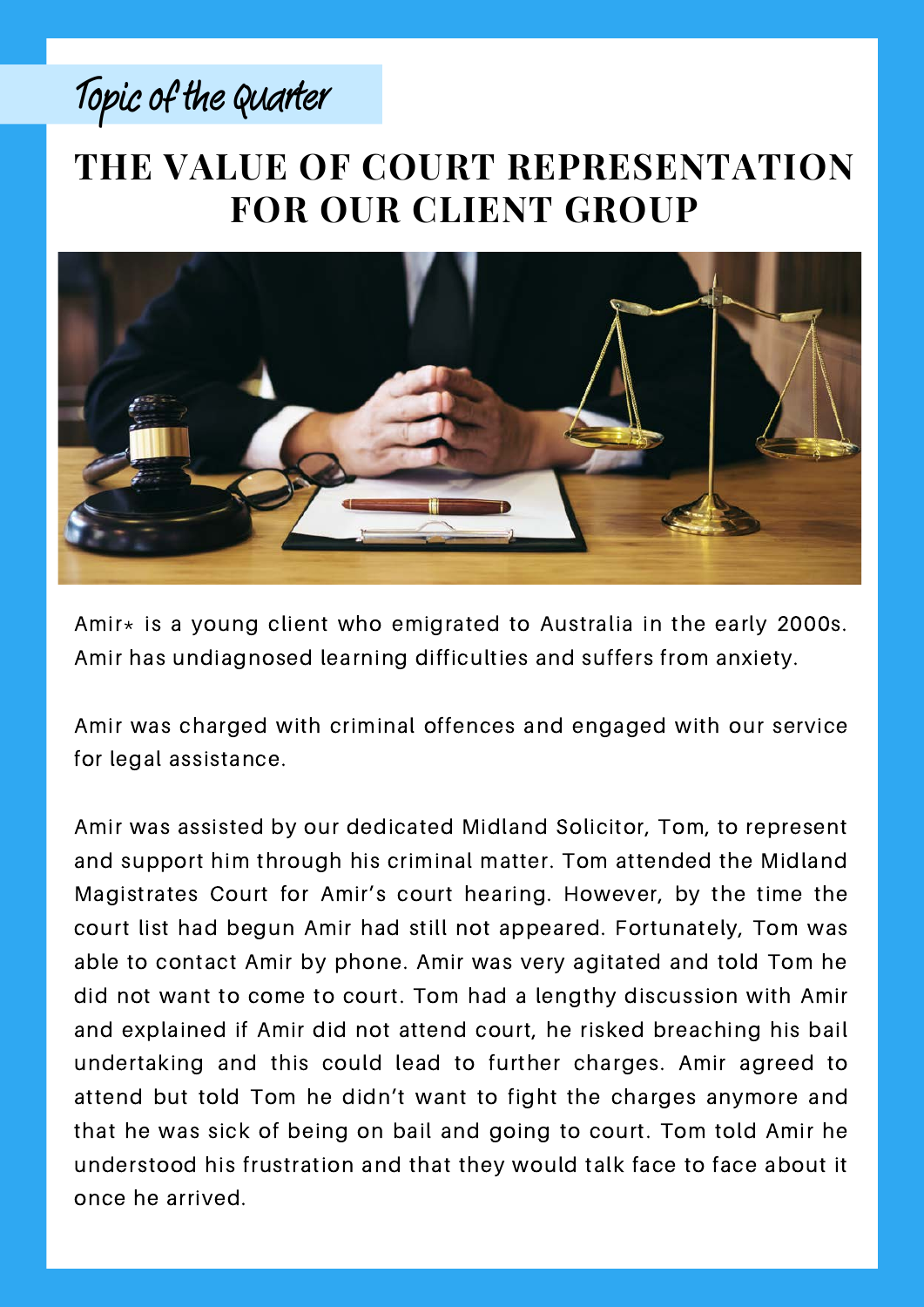## **THE VALUE OF COURT REPRESENTATION FOR OUR CLIENT GROUP**

Upon Amir's arrival, Tom advised Amir and assured him that Street Law would continue to support him throughout the process.

Tom's representation and support gave Amir a voice through his court proceedings; a voice that would have otherwise been silenced by the challenging personal circumstances our clients often face.

Street Law's Midland Project, funded by the Law Society's Public Purpose Trust Fund, has enabled Street Law to expand our services to provide court representation to our clients in the Midland area. Amir's story is testament to the value of having resources available to assist clients with representation in court; without Tom's support and court representation, Amir would have likely breached his bail conditions and been arrested if he didn't attend his hearing. This project means highly vulnerable clients can have holistic support and ongoing representation through the court process, this is not only beneficial to the clients but to the administration of justice as a whole.

If you are experiencing homelessness or at risk of experiencing homelessness, you may qualify for free legal advice.

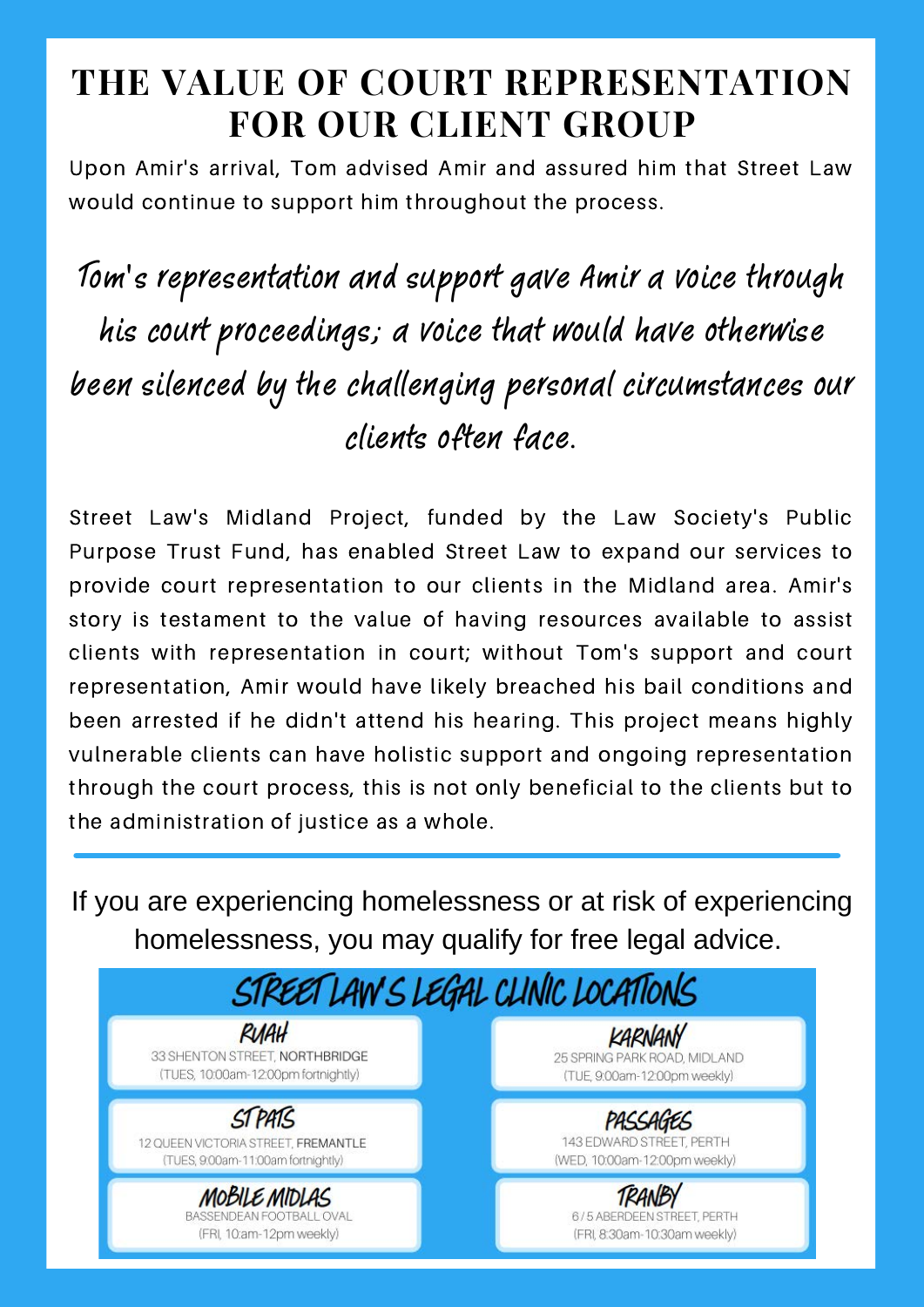# Youth Outreach Legal Project Update



Demi Butler, Anna Hitomi & Shounok Chatterjee during a zoom Youth Outreach Legal Project meeting

#### **written by Shounok Chatterjee, Street Law's youth outreach legal project solicitor.**

It was with a mixture of excitement and nervousness that I returned to Street Law at the end of 2021 to take on a promising new legal project - the Youth Outreach Legal Project. The Youth Outreach Legal Project is a collaboration between Street Law Centre WA and the Passages Youth Engagement Hub (a program of the St Vincent de Paul organisation). Based on our long partnership with Passages, we identified the need for extended holistic services to be delivered to at-risk street present youth (age 12 to 25 years) throughout the COVID 19 pandemic. We obtained this new grant as a result of a thoughtful grant application that drew on the wisdom and insight of many knowledgeable members of the Street Law team.

The initial challenge when I commenced this role in October 2021 was to develop the strategic framework, policies, and procedures to allow this project to thrive. The natural synergy between Passages and Street Law cultivated from many years of successful collaboration was a crucial strength in these discussions between our Principal Solicitor, Ann-Margaret Walsh, and Niamh Kelly, Manager of the Homelessness Services at St Vincent de Paul.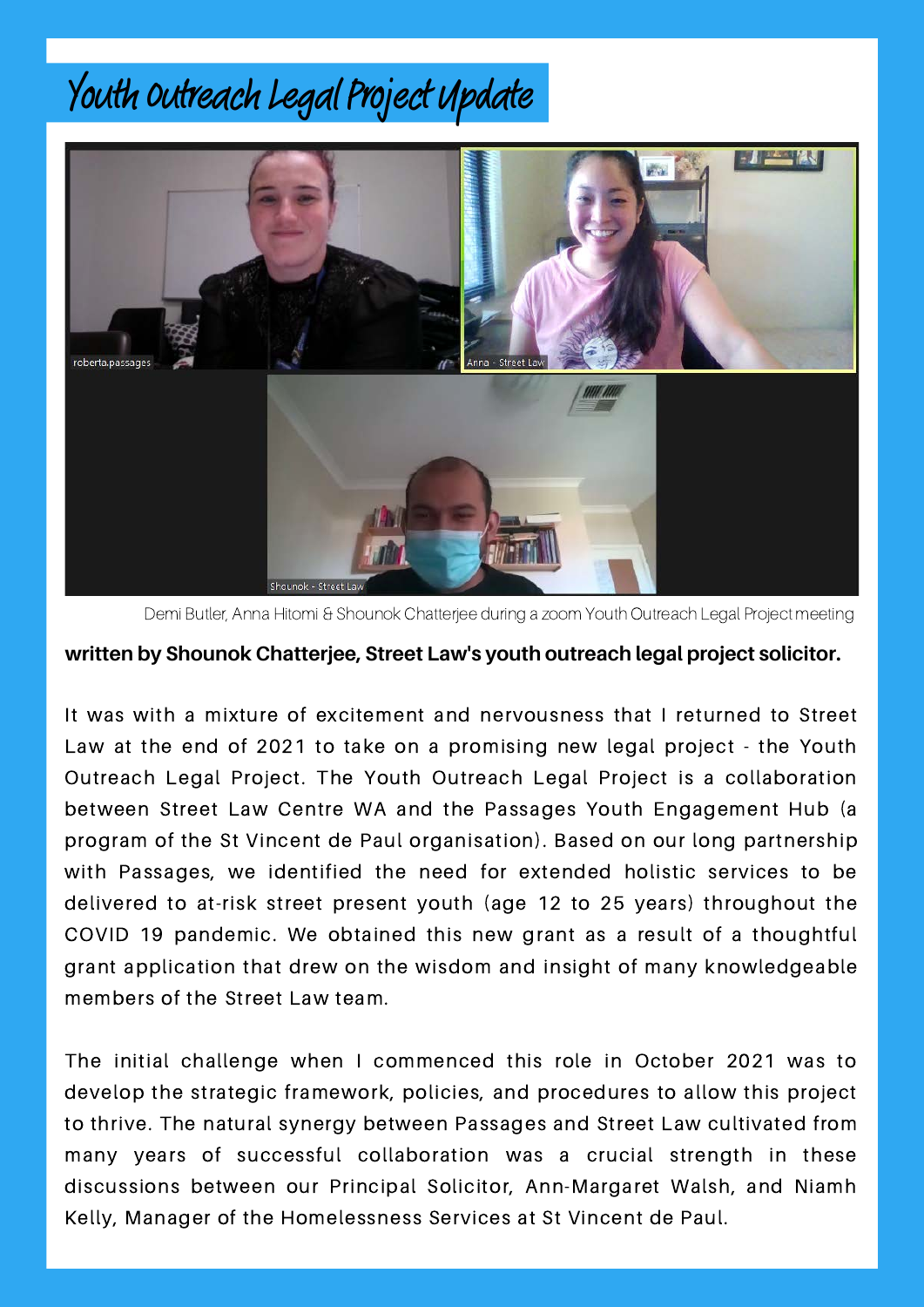In subsequent discussions, we developed a practical policy and procedure guide that addressed our professional requirements, the objectives of the grant, and the specific needs of our client base. Anna Hitomi, who has been the solicitor responsible for Passages clinics for some time now, played a crucial role in these discussions.



A key early milestone was the recruitment of a full-time outreach youth worker under the grant. Demi Butler, a youth worker at Passages prior to taking up this role, was hired in December 2021. Demi has brought an inimitable combination of energy, compassion, and tenaciousness on behalf of clients to this project.

The purpose of this role is to work alongside Street Law to identify social, wellbeing, and accommodation support required to enable young people to thrive in other areas of their life with the goal of reduced recidivism and an increased sense of belonging to their community.

Sometimes lawyers can seem like very strange creatures with inexplicable fixations on small things to people with other backgrounds and life experiences. At an early stage, we identified the need for training to establish a bridge of understanding between our legal culture with an emphasis on process, recordkeeping, and confidentiality to the informal, outcome focussed culture of youth and social workers. Our supervising solicitor Selena McCrickard provided presentations on Legal Privilege and Confidentiality to many of the youth workers at Passages to provide a framework for discussions.

The learning has not been one way. From my conversations with Demi in relation to clients I now have a much more concrete understanding of the social and accommodation context driving my client's behaviour. For instance, I wasn't aware at the time of the stringent curfew requirements placed on young people in particular crisis accommodation services. Or the current waiting times for admission assessment into the leading residential rehabilitation services. Thinking about these factors at a more concrete level has provided invaluable insight into the advice I give to clients and in preparing detailed submissions for the Court.